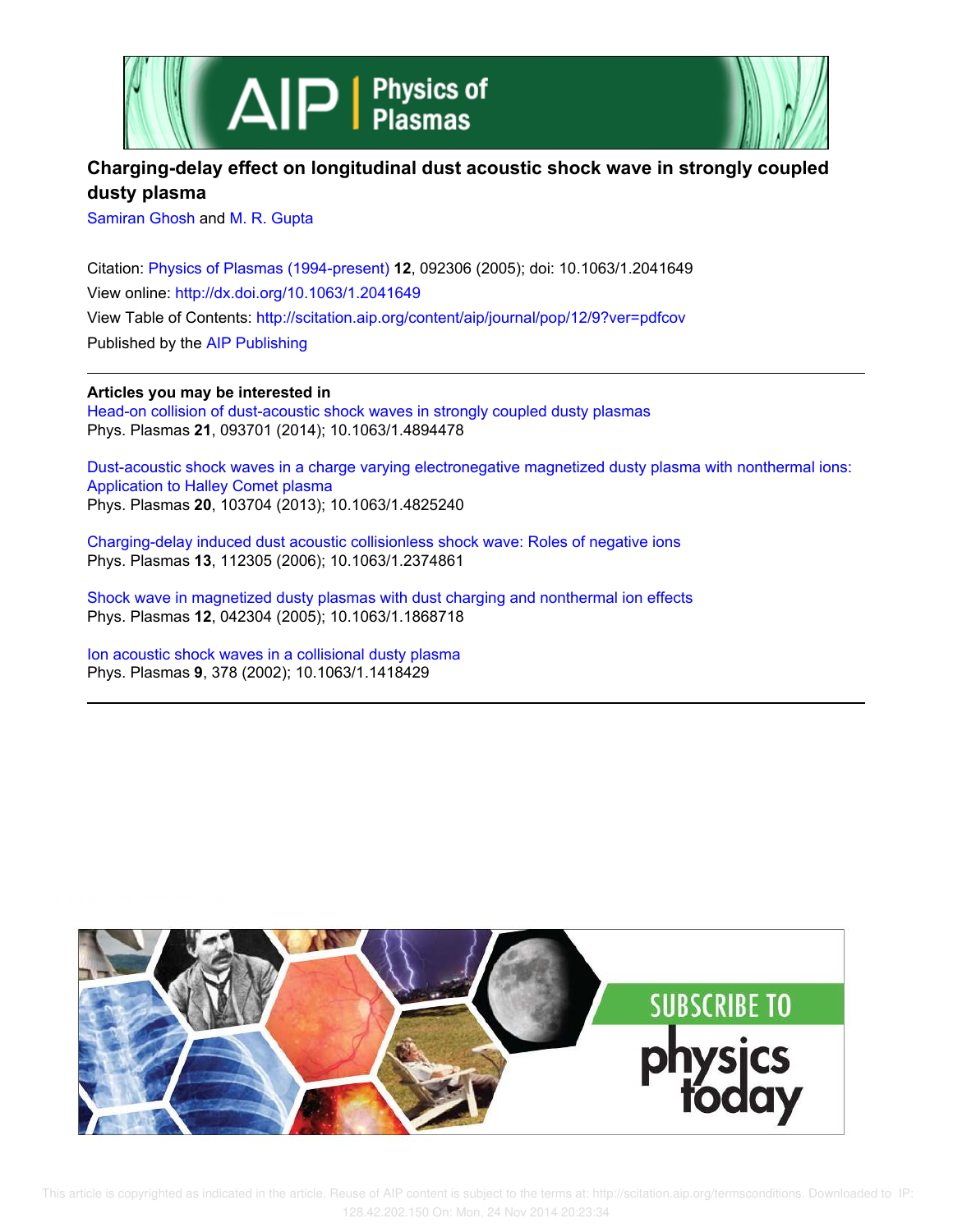# **Charging-delay effect on longitudinal dust acoustic shock wave in strongly coupled dusty plasma**

Samiran Ghosh<sup>a)</sup>

*Government College of Engineering and Textile Technology 4, Cantonment Road, Berhampore, Murshidabad 742101 West Bengal, India*

M. R. Gupta

*Centre for Plasma Studies, Faculty of Science, Jadavpur University, Kolkata 700 031, India*

(Received 3 May 2005; accepted 26 July 2005; published online 13 September 2005)

Taking into account the charging-delay effect, the nonlinear propagation characteristics of longitudinal dust acoustic wave in strongly coupled collisional dusty plasma described by generalized hydrodynamic model have been investigated. In the "hydrodynamic limit," a Korteweg– de Vries Burger (KdVB) equation with a damping term arising due to dust-neutral collision is derived in which the Burger term is proportional to the dissipation due to dust viscosity through dust-dust correlation and charging-delay-induced anomalous dissipation. On the other hand, in the "kinetic limit," a KdVB equation with a damping term and a nonlocal nonlinear forcing term arising due to memory-dependent strong correlation effect of dust fluid is derived in which the Burger term depends only on the charging-delay-induced dissipation. Numerical solution of integrodifferential equations reveals that (i) dissipation due to dust viscosity and principally due to charging delay causes excitation of the longitudinal dust acoustic shock wave in strongly coupled dusty plasma and (ii) dust-neutral collision does not appear to play any direct role in shock formation. The condition for the generation of shock is also discussed briefly. © *2005 American Institute of Physics*. [DOI: 10.1063/1.2041649]

### **I. INTRODUCTION**

In a dusty plasma, due to higher electric charge  $z_{d0}e$  and lower temperature  $T_d$  of dust grains, the coupling parameter  $\Gamma$ [=( $z_{d0}^2 e^2 / 4 \pi \epsilon_0 a T_d$ ) $e^{-a/\lambda_p}$ ] (*a* is the interdust distance, and  $\lambda_p$  is the plasma Debye length) can easily become of order unity or larger. In strongly coupled dusty plasma  $(\Gamma > 1)$ , and for  $\Gamma > \Gamma_c$  (critical value) the dust grains form crystalline structures in dusty plasma which supports a variety of dust lattice wave (DLW) modes,<sup>1–3</sup> whereas for  $1 \ll \Gamma \ll \Gamma_c$ , i.e., when the system is in a quasicrystal state, the system supports both longitudinal<sup>4–6</sup> and transverse modes.<sup>5,7–9</sup>

A natural feature of a dusty plasma is that the charge *q<sup>d</sup>* on a dust grain is not constant but changes in time according to the grain charging equation  $(\omega_{pd} / \nu_{ch})[dq_d / d(\omega_{pd} t)]$  $= I(\phi, q_d) / \nu_{ch}$ , where  $I(\phi, q_d)$  is the total current flowing to the grain surface,  $\omega_{\text{nd}}$  is the dust oscillation frequency, and  $\nu_{ch}(\sim \partial I/\partial q_d)$  is the dust charging frequency. In a weakly coupled dusty plasma ( $\Gamma \ll 1$ ) the linear dust acoustic wave<sup>10</sup> (DAW) suffers a collisionless, non-Landau damping when  $\omega/\nu_{ch}$  ( $\omega$  is the DAW frequency) is not negligible, <sup>11</sup> whereas for non-negligible values of  $\Omega/\nu_{ch}$  ( $\Omega$  is DLW frequency), the DLW becomes energywise unstable due to statistical charge fluctuations in the dusty plasma crystal state  $(\Gamma)$  $\sum_{c}$ .<sup>12</sup> The nonlinear analysis shows that in the absence of charging delay  $(\omega_{pd} / \nu_{ch} \approx 0$ , which is known as *adiabatic* dust charge variation) the DAW possesses solitary wave solution with negative or positive potential in a weakly coupled dusty plasma.<sup>13</sup> On the other hand, the charging delay

 $(\omega_{\text{pd}}/v_{\text{ch}} \leq 1, \text{ but } \neq 0, \text{ which is known as } n \text{ on } \mathcal{A}$  dust charge variation) causes a dissipation because of the phase difference between the dust charge variation and the wave in a dusty plasma and this dissipation leads to the collisionless shock wave in a weakly coupled dusty plasma, $^{14}$  whereas in an inhomogeneous strongly coupled dusty plasma the transverse shear wave becomes unstable due to this charging-delay.<sup>2</sup>

In the dusty plasma crystal state  $(\Gamma > \Gamma_c)$ , the nonlinear properties of DLW have been studied both theoretically<sup>15</sup> and experimentally,<sup>16</sup> considering fixed charged dust grain  $(\nu_{ch}/\omega_{pd} \approx 0)$ . The properties of nonlinear waves in the quasicryatal state  $(1 \leq \Gamma \leq \Gamma_c)$  have not been studied as completely as for linear waves in a dusty plasma. There are two limiting cases of interest in studying the collective behavior of longitudinal dust-acoustic wave (LDAW) in the quasicrystal state  $(1 \leq \Gamma \leq \Gamma_c)$  of dusty plasma described by the generalized hydrodynamic (GH) equation.<sup>5,17</sup> One is the "hydrodynamical limit"  $\omega_{\text{pd}}\tau_m$  < 1 where the fluid behavior of dusty plasma persists, retaining approximate influence of memory and nonlocality through the dust viscosity and the linear LDAW suffers viscous damping in this case.<sup>5</sup> The other one is the "strong coupling limit" or the so-called "kinetic limit"  $\omega_{\text{pd}}\tau_m$  > 1 (here the strain relaxation time  $\tau_m$  > the dust acoustic time  $\omega_{\rm pd}^{-1}$ ). Recently in the hydrodynamical limit the LDAW turbulence has been observed experimentally in the quasicrystal state, assuming a fixed charged dust grain.<sup>18</sup> However, to the best of our knowledge, no study of nonlinear LDAW has been carried out including charging-delay effect in both "hydrodynamic regime" and "kinetic regime" of the quasicrystal state. In this paper we report on the theoretical

1070-664X/2005/129/092306/6/\$22.50 **12**, 092306-1 © 2005 American Institute of Physics

Electronic mail: sran\_g@yahoo.com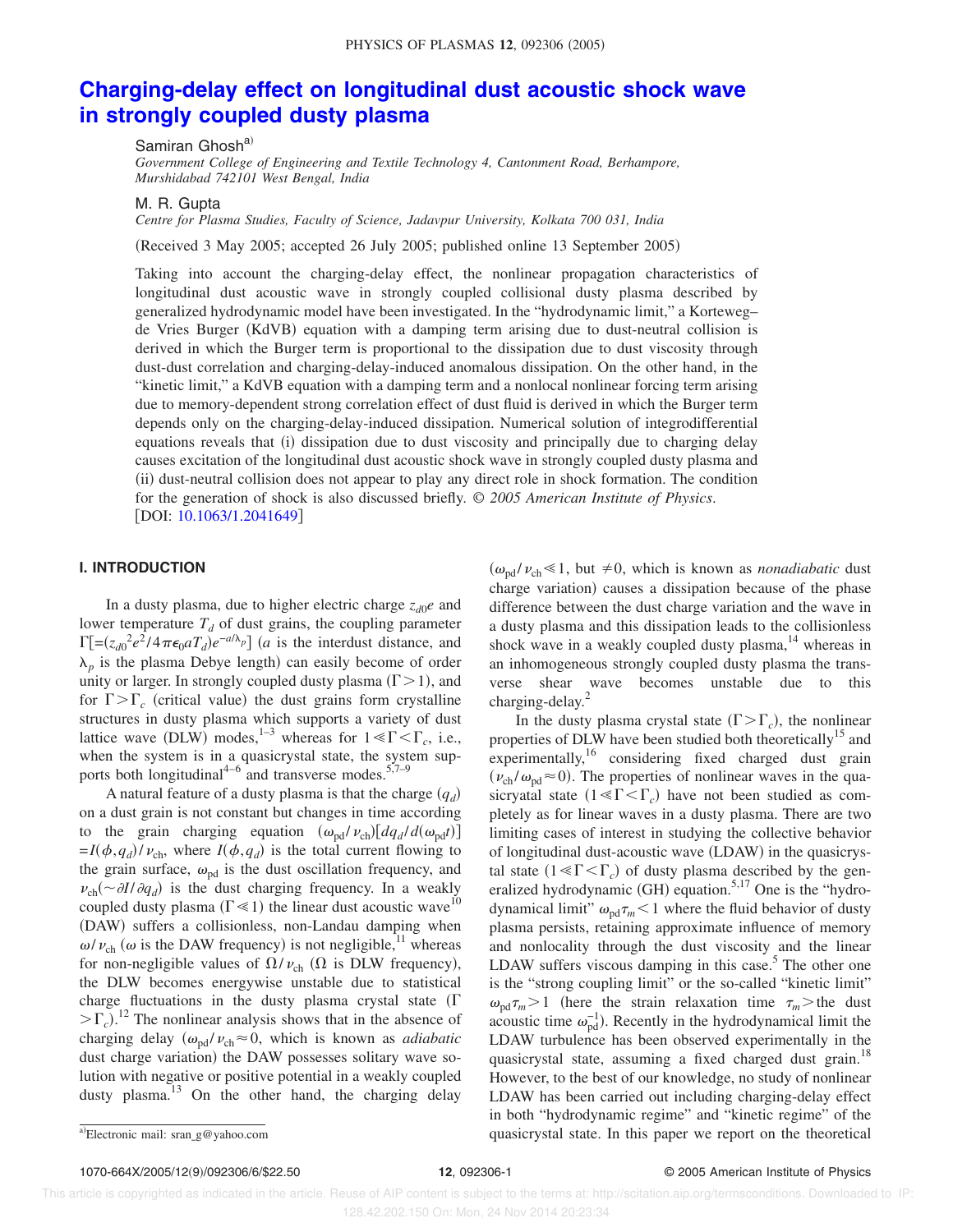investigation of longitudinal dust acoustic shock wave (LDASW) in both the regime of strongly coupled dusty plasma incorporating charging-delay effect. The dust-neutral collision is also incorporated. The principal results of this communication are (i) in the kinetic limit the Burger term which causes LDASW formation depends essentially on dissipation mechanism related to charging-delay effect and thus focuses its physical importance; and (ii) the dust-neutral collision does not contribute to shock wave formation.

The paper is organized in the following manner. The nonlinear evolution equations in both the limits have been derived using the well-known reductive perturbation technique in Sec. II. The numerical solution of these nonlinear equations and their graphical as well as physical explanations are given in Sec. III. Section IV summarizes the results and its possible importance in applications.

### **II. NONLINEAR ANALYSIS**

For very low-frequency oscillation, the electrons and ions are modeled by Boltzmann distributions:

$$
N_e(\Phi) = e^{\Phi}, \quad N_i(\Phi) = e^{-\Phi/\sigma_i}.
$$
 (1)

In terms of the normalized variables the dust fluid equation of continuity is

$$
\partial_T N_d + \partial_X (N_d V_d) = 0. \tag{2}
$$

The normalized GH equation,  $5,17$ 

$$
(1 + \omega_{\text{pd}} \tau_m D_T) F = \eta_d \partial_X^2 V_d,
$$
  
\n
$$
F = N_d D_T V_d + \sigma_d N_d Q \partial_X \Phi
$$
  
\n
$$
+ \gamma_d \mu_d \partial_X N_d + \nu_{dn} N_d V_d,
$$
\n(3)

where  $D_T = \partial_T + V_d \partial_X$ ,  $N_j = n_j / n_{j0}$  ( $j = e, i, d$ ),  $Q = q_d / z_{d0} e$ ,  $\sigma_i$  $=T_i/T_e$ ,  $\sigma_d = z_{d0}T_e/T_d$ ,  $\Phi = e\phi/T_e$ , the time scale *T* and  $\nu_{dn}$ (dust-neutral collision frequency) are normalized by  $\omega_{pd}$ , and the space scale *X* and the velocity  $V_d$  are normalized by  $\lambda_d$ (dust Debye length) and  $V_{td}$  (dust thermal velocity), respectively. In Eq.  $(3)$ ,

$$
\eta_d = 3 \eta^* \Gamma, \quad \omega_{\text{pd}} \tau_m = 3 \eta^* \Gamma \left[ 1 - \gamma_d \mu_d + \frac{4}{15} u(\Gamma) \right]^{-1}, \quad (4)
$$

where  $\eta^* = (\frac{4}{3}\eta + \zeta)/m_d n_{d0} \omega_{pd} a_d^2 \approx 0.02 \sqrt{\Gamma}$ , <sup>19</sup>  $\gamma_d$  is the adiabatic index,  $\eta_d$  is the longitudinal viscosity coefficient normalized by  $\lambda_d^2 / a_d^2$ ,  $(a_d = ae^{-a/2\lambda_p})$  is the effective interaction distance of dust grains),  $\mu_d = 1 + \frac{1}{3}u(\Gamma) + \Gamma/9 \partial_\Gamma u(\Gamma)$  is the compressibility,  $u(\Gamma) = E_c / (n_{d0} T_d)$  is a measure of the excess internal energy of the system, and  $E_c$  is the correlation energy. For weakly coupled plasmas  $(\Gamma \ll 1)$  $u(\Gamma) \approx -\sqrt{3}/2\Gamma^{3/2}$ , whereas in the range of  $1 \le \Gamma \le 200$ ,  $u(\Gamma) \approx -0.89\Gamma + 0.95\Gamma^{1/4} + 0.19\Gamma^{-1/4} - 0.81$ <sup>20</sup>.

We assume that the dust grains suspended in a plasma are negatively charged; the plasma electron  $(I_e)$  and ion  $(I_i)$ currents given by

$$
I_e = -eJ_jN_e(\Phi)e^{-zQ}
$$
,  $I_i = eJ_jN_i(\Phi)(1 - zQ/\sigma_i)$ , (5)

where  $J_j = \pi r_0^2 \sqrt{8T_j / \pi m_j} n_{j0}$ ,  $j (=e, i)$ ,  $z = z_{d0}e^{2}/4 \pi \epsilon_0 r_0 T_e$  is the nondimensional dusty plasma parameter, and  $4\pi\epsilon_0 r_0 T_e$  is the

capacitance of the charged dust grain of radius  $r_0$ . The charge *Q* on the dust surface is determined by the following orbitalmotion-limited (OML) normalized dust charging equation:

$$
f(\Phi, Q) \equiv e^{(1+1/\sigma_i)\Phi} - [\sigma_i/(z+\sigma_i)](1-zQ/\sigma_i)e^{-z(1+Q)}
$$
  
= 
$$
-\beta_d^{-1}e^{[\Phi/\sigma_i-z(1+Q)]}(\omega_{\text{pd}}/\nu_{\text{ch}})D_TQ,
$$
 (6)

where  $\beta_d = (z + \sigma_i)/z(1 + z + \sigma_i)$ . The dust density  $N_d$  at the same potential  $\Phi$  is fixed up by the following Poisson equation:

$$
h(\Phi, Q, N_d) \equiv e^{\Phi} - \delta e^{-\Phi/\sigma_i} - (\delta - 1)QN_d = (\lambda_e/\lambda_d)^2 \partial_X^2 \Phi,
$$
\n(7)

where  $\delta = n_{i0}/n_{e0}$  and  $\lambda_e$  is the electron Debye length.

We consider small but finite amplitude perturbations  $\Delta N_d$ ,  $\Delta V_d$ ,  $\Delta \Phi$ , and  $\Delta Q$  about the unperturbed steady state defined by  $N_{d0} = 1$ ,  $V_{d0} = V_0$ ,  $\Phi_0 = 0$ , and  $Q_0 = -1$ . To find the nonlinear evolution equation, the stretched variables and the perturbation expansions are

$$
\xi = \epsilon^{1/2} (X - \lambda T), \quad \tau = \epsilon^{3/2} T,
$$
  
\n
$$
\Delta G = \epsilon \Delta G^{(1)} + \epsilon^2 \Delta G^{(2)} + \cdots,
$$
\n(8)

where  $G = N_d$ ,  $V_d$ ,  $\Phi$ ,  $Q$  and  $\lambda$  is the phase velocity of the normalized LDAW and  $\epsilon$  measures the order of smallness of the perturbations. Also from (8) it follows that

$$
D_T = \epsilon^{1/2} (\Delta V_d - \Lambda) \partial_{\xi} + \epsilon^{3/2} \partial_{\tau}, \quad \Lambda = \lambda - V_0,
$$
 (9)

To include the effect of delay in the dust charging time scale  $({\sim}v_{ch}^{-1})$  with respect to the dust oscillation time scale  $({\sim}\omega_{\rm pd}^{-1})$  and the effect of dust-neutral collision under the assumption that the dust-neutral colission frequency is much smaller than that of the dust oscillation frequency and maintain consistency in the nonlinear perturbation expansion in powers of  $\epsilon$  when  $\Delta G$  is expanded as in (8), we introduce the scalings

$$
\omega_{\text{pd}}/\nu_{\text{ch}} = \nu_d \epsilon^{1/2}, \quad \nu_{\text{dn}} = \nu_c \epsilon^{3/2}.
$$
 (10)

Now to express  $\Delta \Phi$  and  $\Delta Q$  in terms of  $\Delta N_d$  to  $O(\epsilon^2)$ ,  $\Delta G$  of  $(8)$ , Eqs.  $(6)$  and  $(7)$  are rewritten in the following form using Eq.  $(9)$ :

$$
f(\Phi_0 + \Delta \Phi, Q_0 + \Delta Q) = -\Delta_{\text{ch}},
$$
  

$$
h(\Phi_0 + \Delta \Phi, Q_0 + \Delta Q, N_{d0} + \Delta N_d) = \Delta_{\text{dis}},
$$
 (11)

where

$$
\Delta_{\rm ch} = \nu_d \beta_d^{-1} \epsilon^{1/2} e^{[(\Phi/\sigma_i) - z\Delta Q]} [\epsilon^{3/2} \partial_\tau + \epsilon^{1/2} (\Delta V_d - \Lambda) \partial_\xi] \Delta Q,
$$

$$
\Delta_{\rm dis} = \epsilon (\lambda_e / \lambda_d)^2 \partial_{\xi}^2 \Delta \Phi. \tag{12}
$$

### Taylor expansion of  $(11)$  yields

This article is copyrighted as indicated in the article. Reuse of AIP content is subject to the terms at: http://scitation.aip.org/termsconditions. Downloaded to IP: 128.42.202.150 On: Mon, 24 Nov 2014 20:23:34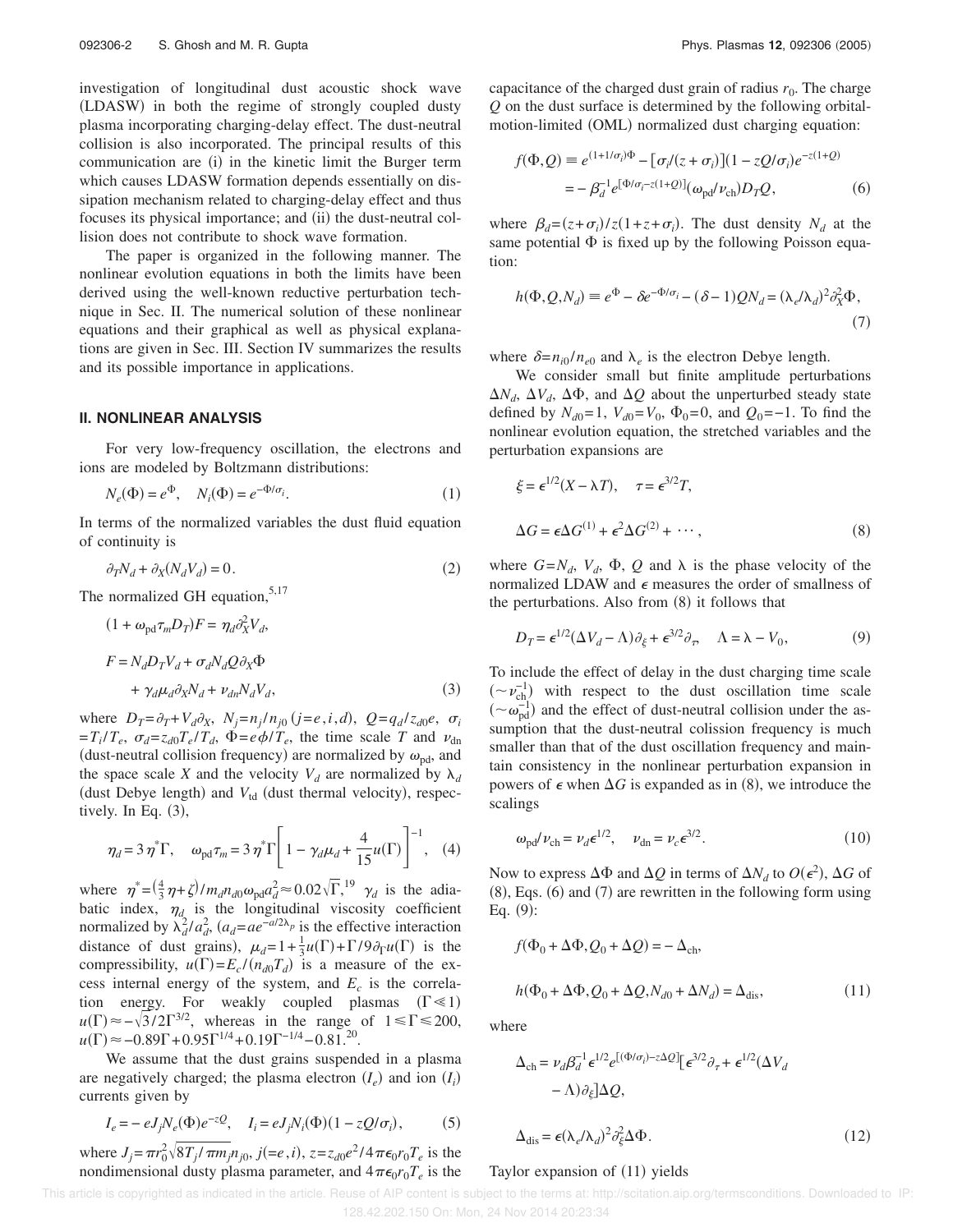$$
f_{\Phi_0} \Delta \Phi + f_{Q_0} \Delta Q + A + \Delta_{ch} = 0,
$$
  
\n
$$
h_{\Phi_0} \Delta \Phi + h_{Q_0} \Delta Q + h_{N_{d0}} \Delta N_d + B - \Delta_{dis} = 0,
$$
  
\n
$$
A = \frac{1}{2} [f_{\Phi_0 \Phi_0} (\Delta \Phi)^2 + f_{Q_0 Q_0} (\Delta Q)^2],
$$
  
\n
$$
B = \frac{1}{2} [h_{\Phi_0 \Phi_0} (\Delta \Phi)^2 + h_{Q_0 N_{d0}} \Delta Q \Delta N_d].
$$
\n(13)

Solving this equation, we get

$$
\Delta \Phi = J^{-1} [f_{Q_0}(h_{N_{d0}} \Delta N_d + B - \Delta_{\text{dis}}) - h_{Q_0}(A + \Delta_{\text{ch}})],
$$
  

$$
\Delta Q = J^{-1} [-f_{\Phi_0}(h_{N_{d0}} \Delta N_d + B - \Delta_{\text{dis}}) + h_{\Phi_0}(A + \Delta_{\text{ch}})],
$$
  
(14)

where  $J = \partial(f, h) / \partial(\Phi, Q) ||_0$  is the Jacobian and  $f_{y_0}$  $f_{z_0} = (\partial f / \partial y)_0, f_{z_0} = (\partial f / \partial z)_0, f_{y_0 z_0} = f_{z_0 y_0} = (\partial^2 f / \partial y \partial z)_0$ , etc., and *y*,  $z = \Phi$ ,  $N_d$ , or  $Q$ .

On using (8) and (9) and equating the term  $O(\epsilon)$  and the terms  $O(\epsilon^2)$ , from (14) we get the following equations:

$$
\Delta \Phi^{(1)} = J^{-1} f_{Q_0} h_{N_{d0}} \Delta N_d^{(1)}, \quad \Delta Q^{(1)} = -J^{-1} f_{\Phi_0} h_{N_{d0}} \Delta N_d^{(1)},
$$
\n(15)

$$
\Delta \Phi^{(2)} = J^{-1} \{ \Lambda \nu_d \beta_d^{-1} h_{Q_0} \partial_{\xi} \Delta Q^{(1)} - f_{Q_0} (\lambda_e / \lambda_d)^2 \partial_{\xi}^2 \Delta \Phi^{(1)}
$$
  
+ 
$$
[ (f_{Q_0} h_{\Phi_0 \Phi_0} - h_{Q_0} f_{\Phi_0 \Phi_0}) / 2 ] \Delta \Phi^{(1)^2}
$$
  
- 
$$
(f_{Q_0 Q_0} h_{Q_0} / 2 ) \Delta Q^{(1)^2} + f_{Q_0} h_{Q_0 N_{d0}} \Delta Q^{(1)} \Delta N_d^{(1)}
$$
  
+ 
$$
f_{Q_0} h_{N_{d0}} \Delta N_d^{(2)} \},
$$
 (16)

$$
\Delta Q^{(2)} = J^{-1} \{ -\Lambda \nu_d \beta_d^{-1} h_{\Phi_0} \partial_{\xi} \Delta Q^{(1)} + f_{\Phi_0} (\lambda_e / \lambda_d)^2 \partial_{\xi}^2 \Delta \Phi^{(1)} + \left[ (h_{\Phi_0} f_{\Phi_0 \Phi_0} - f_{\Phi_0} h_{\Phi_0 \Phi_0}) / 2 \right] \Delta \Phi^{(1)^2} + (h_{\Phi_0 \Phi_0} f_{Q_0 Q_0} / 2) \Delta Q^{(1)^2} - f_{\Phi_0} h_{Q_0 N_{d0}} \Delta Q^{(1)} \Delta N_d^{(1)} - f_{\Phi_0} h_{N_{d0}} \Delta N_d^{(2)} \}.
$$
\n(17)

Also using (8) and (9) and equating the term  $O(\epsilon^{3/2})$  and the terms  $O(\epsilon^{5/2})$ , from (2) we get the following equations:

$$
\Delta V_d^{(1)} = \Lambda \Delta N_d^{(1)} \tag{18}
$$

and

$$
\partial_{\tau} \Delta N_d^{(1)} + 2\Lambda \Delta N_d^{(1)} \partial_{\xi} \Delta N_d^{(1)} = \partial_{\xi} [\Lambda \Delta N_d^{(2)} - \Delta V_d^{(2)}]. \tag{19}
$$

## **A. Hydrodynamic limit**  $(\omega_{\text{pd}}\tau_m<1)$

In this case we assume that the dust oscillation period  $({\sim} \omega_{\text{pd}})$  is less than the dust viscoelastic relaxation period  $({\sim} \tau_m^{-1})$ , i.e.,  $\omega_{\text{pd}} \tau_m < 1$  but  $\neq 0$ . Applying (8) and (9), the GH equation (3) can be reexpressed in the following form:

$$
F = \frac{1}{\sqrt{\epsilon}} [1 + \omega_{\text{pd}} \tau_m (-\Lambda + \epsilon \Delta V_d^{(1)} + \cdots) \partial_{\xi}]^{-1} \{\eta_d \epsilon \partial_{\xi}^2 [\epsilon \Delta V_d^{(1)} + \epsilon^2 \Delta V_d^{(2)} + \cdots] - \epsilon^{3/2} \partial_{\tau} F \}.
$$
\n(20)

Now to maintain consistency in equating terms involving different powers of  $\epsilon$ , we consider the following scalings:

$$
\omega_{\text{pd}} \tau_m = \nu_h \epsilon^{3/2}, \quad \eta_d = \eta \epsilon^{1/2}.
$$
 (21)

Finally using (18) and (21) and taking the inversion of the operator [Eq. (20)] and equating the terms  $O(\epsilon^{3/2})$ , we get

$$
\Delta N_d^{(1)} = -\left[\sigma_d/(\Lambda^2 - \gamma_d \mu_d)\right] \Delta \Phi^{(1)}.\tag{22}
$$

In this "hydrodynamical limit" the value of  $\lambda$  selfconsistently follows from Eqs.  $(15)$  and  $(22)$ :

$$
\Lambda = \pm \sqrt{\gamma_d \mu_d - J^{-1} \sigma_d f_{Q_0} h_{N_{d0}}} \Rightarrow \lambda
$$
  
=  $V_0 \pm \sqrt{\gamma_d \mu_d - J^{-1} \sigma_d f_{Q_0} h_{N_{d0}}}.$  (23)

Equating the terms  $O(\epsilon^{5/2})$  and using (15) and (22), we get from  $(20)$ 

$$
\Lambda \partial_{\tau} \Delta N_d^{(1)} - J^{-1} \sigma_d f_{Q_0} h_{N_{d0}} (1 + J^{-1} f_{\Phi_0} h_{N_{d0}}) \Delta N_d^{(1)} \partial_{\xi} \Delta N_d^{(1)}
$$
  
+ 
$$
\Lambda \nu_c \Delta N_d^{(1)}
$$
  
= 
$$
\Lambda \eta \partial_{\xi}^2 \Delta N_d^{(1)} + \Lambda \partial_{\xi} \Delta V_d^{(2)}
$$
  
- 
$$
\Lambda \gamma_d \mu_d \partial_{\xi} \Delta N_d^{(2)} + \sigma_d \partial_{\xi} \Delta \Phi^{(2)}.
$$
 (24)

Eliminating all the second-order quantities from Eqs. (16),  $(17)$ ,  $(19)$ , and  $(24)$ , we get the following Korteweg–de Vries Burger (KdVB) equation with a damping term:

$$
\partial_{\tau} \Delta N_d^{(1)} + \alpha \Delta N_d^{(1)} \partial_{\xi} \Delta N_d^{(1)} + \beta \partial_{\xi}^3 \Delta N_d^{(1)} + \gamma_c \Delta N_d^{(1)}
$$
  
=  $\mu \partial_{\xi}^2 \Delta N_d^{(1)},$   

$$
\mu = \mu_{ch} + \mu_{vis},
$$
 (25)

where  $\alpha$ ,  $\beta$ ,  $\gamma$ , and  $\mu$  can be written in the following simplified form (after using the values of partial derivatives at their equilibrium values):

$$
\alpha = \frac{1}{2\Lambda} \left[ 2\gamma_d \mu_d + \left( \frac{\lambda_p}{\lambda_c} \right)^2 \frac{3\Gamma l_p^2}{\left[ 1 + (\lambda_p/\lambda_c)^2 \right]^3} \left( \frac{(\delta - 1)(\sigma_i^2 - \delta)}{\sigma_i^2} + \left( \frac{\lambda_e}{\lambda_c} \right)^4 \left( \frac{z^2 \beta_d}{(z + \sigma_i)^2} + 3 \left[ 1 + \left( \frac{\lambda_p}{\lambda_c} \right)^2 \right] \right) \right],
$$
 (26)

$$
\beta = \frac{9}{2\Lambda} \frac{\Gamma^2 l_p^4}{[1 + (\lambda_p/\lambda_c)^2]^2}, \quad \gamma_c = \frac{\nu_c}{2},
$$
 (27)

$$
\mu_{\rm ch} = \frac{3\nu_d}{2} \left(\frac{\lambda_e}{\lambda_c}\right)^2 \frac{\Gamma l_p^2}{\left[1 + (\lambda_p/\lambda_c)^2\right]^2}, \quad \mu_{\rm vis} = \frac{\eta}{2},\tag{28}
$$

where  $\lambda_c = \sqrt{\sigma_i(1+z+\sigma_i)/[4\pi r_0 n_{d0}(z+\sigma_i)(1+\sigma_i)]}$  is the dust space-charge self-shielding length arising due to the dust charge variation,<sup>21</sup> and  $l_p = \lambda_p / a_d$ . The damping term  $\gamma_c$ present in Eq. (26) is due to dust-neutral collision as  $\gamma_c \propto \nu_c$ . The Burger term  $\mu (= \mu_{ch} + \mu_{vis})$  present in Eq. (26) is partly due to delay in the charging processes and partly due to the dust viscosity. In terms of actual parameters [by virtue of (4), (10), and (21)] the ratio  $\mu_{ch}$  to  $\mu_{vis}$  becomes

 This article is copyrighted as indicated in the article. Reuse of AIP content is subject to the terms at: http://scitation.aip.org/termsconditions. Downloaded to IP: 128.42.202.150 On: Mon, 24 Nov 2014 20:23:34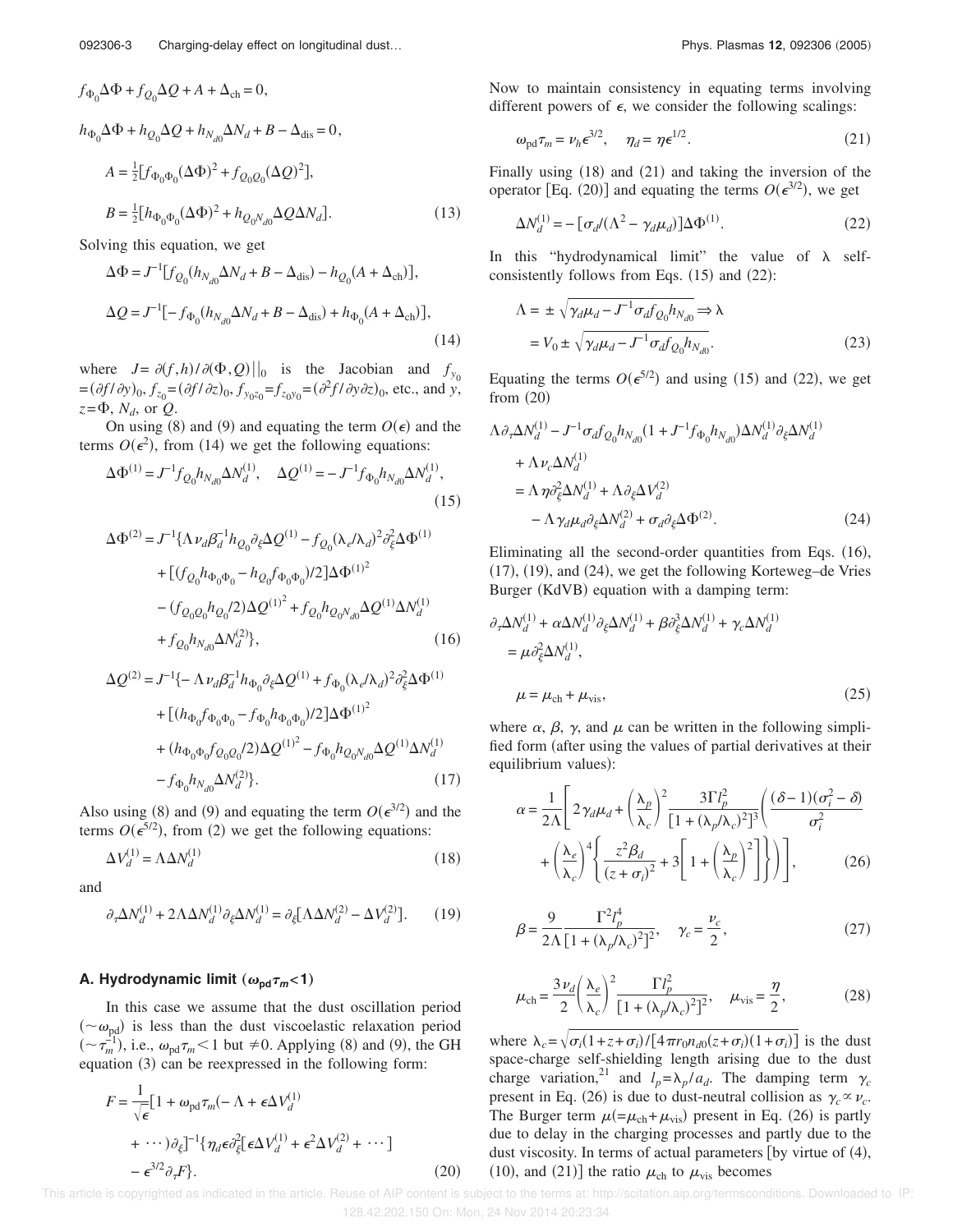

FIG. 1. Variation of  $\mu_{ch} / \mu_{vis}$  [Eq. (29)] with  $\Gamma$  for  $\delta$  < 1.4.

$$
\frac{\mu_{\rm ch}}{\mu_{\rm vis}} \approx 50 \frac{\omega_{\rm pd}}{\nu_{\rm ch}} \left(\frac{\lambda_e}{\lambda_c}\right)^2 \frac{l_p^2}{[1 + (\lambda_p/\lambda_c)^2]^2} \frac{1}{\sqrt{\Gamma}}.\tag{29}
$$

This shows that with the increase of  $\Gamma$  the ratio decreases, as shown in Fig. 1. If the other plasma parameters remain constant,  $\mu_{ch} / \mu_{vis} \propto 1 / \sqrt{\Gamma}$ . Next we consider the "kinetic limit" case.

## **B.** Kinetic limit  $(\omega_{\text{pd}} \tau_m > 1)$

In the strong coupling case, we assume that the dust oscillation period is greater than the dust viscoelastic relaxation period, i.e.,  $1/\omega_{\text{pd}}\tau_m < 1$  but  $\neq 0$ . Due to this assumption, applying  $(8)$  and  $(9)$ , the GH equation  $(3)$  can be reexpressed in the following form:

$$
F = \frac{1}{\sqrt{\epsilon}} \{ [-\Lambda + \epsilon \Delta V_d^{(1)} + \cdots] \partial_{\xi} \}^{-1} \left\{ l \epsilon \partial_{\xi}^2 [\epsilon \Delta V_d^{(1)} + \epsilon^2 \Delta V_d^{(2)} + \cdots] - \left( \frac{1}{\omega_{\text{pd}} \tau_m} + \epsilon^{3/2} \partial_{\tau} \right) F \right\},
$$
(30)

where  $l = \eta_d / \omega_{\text{pd}} \tau_m = 1 - \gamma_d \mu_d \frac{4}{15} u(\Gamma)$ . In fact, in this case instead of viscous dissipation, the viscosity coefficient  $\eta_d$  contributes to an elastic restoring force  $\alpha l$ <sup>5</sup>. Under the assumption  $\omega_{pd} \tau_m > 1$ , the values of the plasma parameters quoted in Sec. III show that for  $\delta \sim 1.6$ ,  $\Gamma \sim 47$  and  $\eta_d = 3 \eta^* \Gamma$  $\sim$  0.06 $\Gamma^{3/2}$  ~ 19 or for  $\delta$  ~ 2,  $\Gamma$  ~ 105 and  $\eta_d$  ~ 65. Hence we can easily assume that  $\eta_d$  is large enough so that *l* is a finite quantity. Also to make the perturbation expansion consistent with that in  $(8)$  we consider the following scaling:

$$
1/\omega_{\text{pd}}\tau_m = \nu_k \epsilon^{3/2}.
$$
\n(31)

Finally using (18) and (31) and taking the inversion of the operator [Eq. (30)] and equating the terms  $O(\epsilon^{3/2})$ , we get

$$
\Delta N_d^{(1)} = -\left[\sigma_d / (\Lambda^2 - l - \gamma_d \mu_d)\right] \Delta \Phi^{(1)}.\tag{32}
$$

In this limit the value of  $\lambda$  self-consistently follows from the above Eqs.  $(15)$  and  $(32)$ :

$$
\Lambda = \pm \sqrt{l + \gamma_d \mu_d - J^{-1} \sigma_d f_{Q_0} h_{N_{d0}}} \Rightarrow \lambda
$$
  
=  $V_0 \pm \sqrt{l + \gamma_d \mu_d - J^{-1} \sigma_d f_{Q_0} h_{N_{d0}}}.$  (33)

Equating the terms  $O(\epsilon^{5/2})$  and using (15) and (19), we get from  $(30)$ :

$$
(\Lambda^2 + l)\partial_{\tau}\Delta N_d^{(1)} + \Lambda [l - J^{-1}\sigma_d f_{Q_0} h_{N_{d0}} (1 + J^{-1}f_{\Phi_0} h_{N_{d0}})]\Delta N_d^{(1)} \partial_{\xi}\Delta N_d^{(1)} + (\Lambda^2 \nu_c + l\nu_k)\Delta N_d^{(1)} = \partial_{\xi}((\Lambda^2 - l)\Delta V_d^{(2)} - \Lambda \gamma_d \mu_d \Delta N_d^{(2)} + \Lambda \sigma_d \Delta \Phi^{(2)}) + \Lambda l \int_{-\infty}^{\xi} (\partial_{\xi} \Delta N_d^{(1)})^2 d\xi.
$$
 (34)

Eliminating all the second-order quantities from Eqs. (16),  $(17)$ ,  $(19)$ , and  $(34)$ , we get the following KdVB equation with a damping and a nonlocal nonlinear forcing term:

$$
\partial_{\tau} \Delta N_d^{(1)} + \alpha \Delta N_d^{(1)} \partial_{\xi} \Delta N_d^{(1)} + \beta \partial_{\xi}^3 \Delta N_d^{(1)} + \gamma \Delta N_d^{(1)}
$$
  
=  $\mu_{\rm ch} \partial_{\xi}^2 \Delta N_d^{(1)} + \mu_{\Gamma} \int_{-\infty}^{\xi} (\partial_{\xi} \Delta N_d^{(1)})^2 d\xi,$  (35)

where

$$
\alpha = \frac{1}{2\Lambda} \left[ l + 2\gamma_d \mu_d \right.\n+ \left( \frac{\lambda_p}{\lambda_c} \right)^2 \frac{3\Gamma l_p^2}{\left[ 1 + (\lambda_p/\lambda_c)^2 \right]^3} \left( \frac{(\delta - 1)(\sigma_i^2 - \delta)}{\sigma_i^2} + \left( \frac{\lambda_e}{\lambda_c} \right)^4 \left\{ \frac{z^2 \beta_d}{(z + \sigma_i)^2} + 3 \left[ 1 + \left( \frac{\lambda_p}{\lambda_c} \right)^2 \right] \right\} \right),
$$
\n(36)

$$
\beta = \frac{9}{2\Lambda} \frac{\Gamma^2 l_p^4}{[1 + (\lambda_p/\lambda_c)^2]^2}, \quad \gamma = \frac{\nu_c}{2} + \frac{\nu_k}{2\Lambda^2},
$$
 (37)

$$
\mu_{\rm ch} = \frac{3\nu_d}{2} \left(\frac{\lambda_e}{\lambda_c}\right)^2 \frac{\Gamma l_p^2}{[1 + (\lambda_p/\lambda_c)^2]^2}, \quad \mu_{\Gamma} = \frac{l}{2\Lambda}.
$$
 (38)

The damping term  $\gamma$  present in Eq. (37) arises partly due to the dust-neutral collision (under the assumption that the dustnerutral collision frequency is less than the dust plasma frequency) [Eq. (10)] and partly due to finite strain relaxation time  $\tau_m$ , i.e.,  $(\omega_{\text{pd}}\tau_m)^{-1}$  < 1 but  $\neq$  0 [Eq. (31)]. The Burger term present in Eq. (35) is entirely due to delay in the charging processes as the term  $\mu_{ch} \propto \nu_d$  [Eqs. (10) and (38)]. The coefficient  $\mu_{\Gamma}$  of the second term on the right-hand side of (38) shows that the memory-dependent strong correlation effect introduces a nonlocal nonlinear forcing term in the nonlinear propagation of LDAW in the "kinetic regime" of strongly coupled dusty plasma through the occurence of the term  $l = \eta_d / \omega_{pd} \tau_m$  in the expression for the wave velocity  $\lambda$ given by Eq.  $(33)$ .

This is in contrast with the situation in the hydrodynamical limit where the dissipation is partly due to charging delay and partly due to viscosity. Here there is no appreaciable viscous dissipation; the viscoelastic force plays the role of a restoring force. This is reflected through the appearence of the term  $l$  in the expressions for the wave velocity [Eq.  $(33)$ ].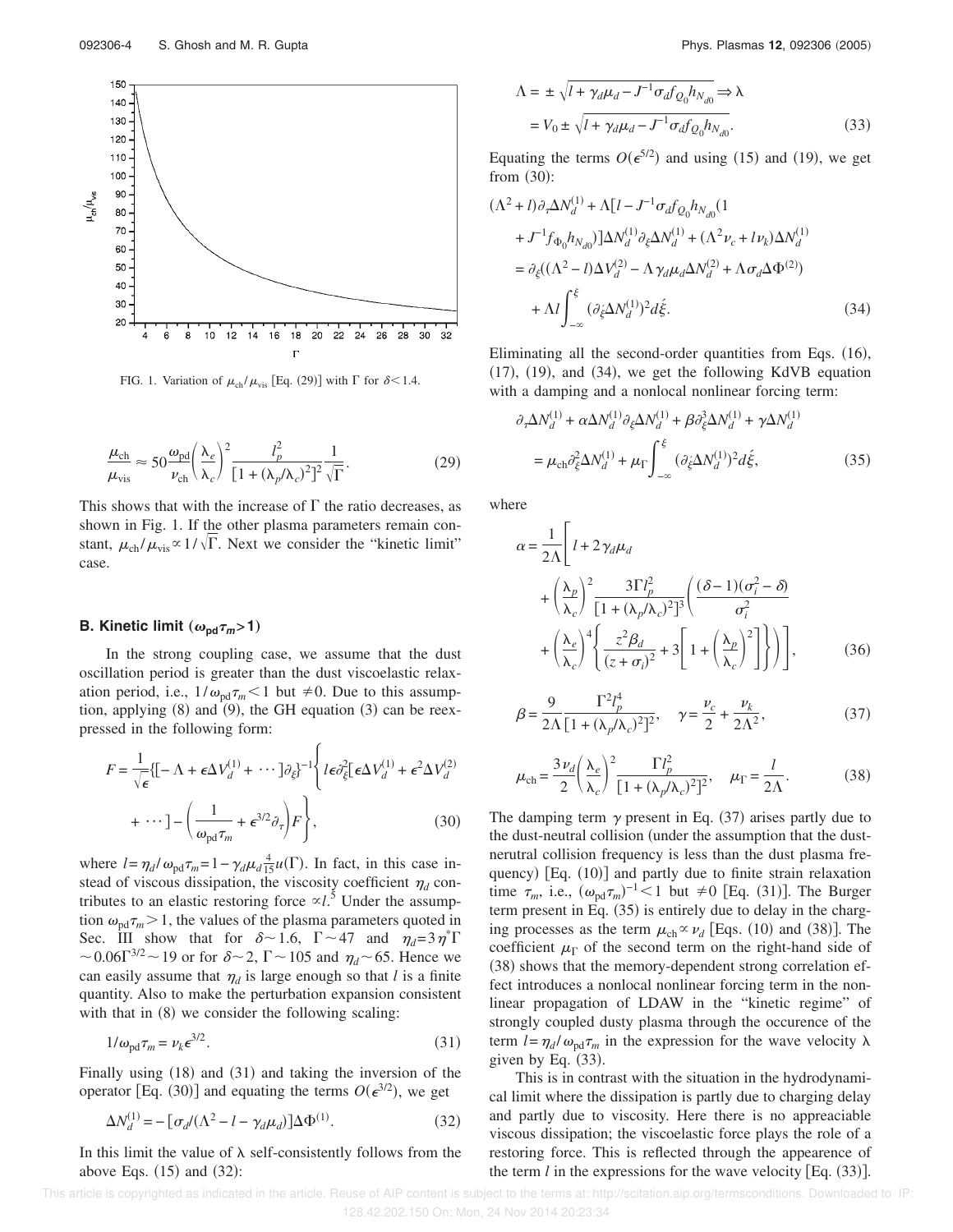### **III. NUMERICAL SOLUTION**

To estimate the numerical values of different plasma parameters we use the gas discharge laboratory plasma conditions:<sup>9,18</sup>  $T_e \sim 9 \text{ eV}$ ,  $T_i = T_d = T_n \sim 0.026 \text{ eV}$ ,  $n_{i0} \sim 5$  $\times 10^{16}$  m<sup>-3</sup>,  $m_i = m_n \sim 6.69 \times 10^{-26}$  kg,  $r_0 \sim 1$   $\mu$ m, the dust mass density  $\rho_d \sim 2.5 \times 10^3$  kg m<sup>-3</sup>, and neutral gas pressure ~75 mtorr (~neutral density  $n_n$  ~ 2.4 × 10<sup>21</sup> m<sup>-3</sup>). For the above set of values of the plasma parameters  $\omega_{\rm nd} / \nu_{\rm ch}$  $\sim 10^{-3}$  and  $v_{\text{dn}} \sim 10^{-4}$  which agrees with the scaling (10).

For later use we express the coupling parameter  $\Gamma$  in terms of  $\delta = n_{i0}/n_{e0}$  and  $z = z_{d0}e^{2}/4\pi\epsilon_0r_0T_e$ ,

$$
\Gamma = \frac{z_{d0}^2 e^2}{4\pi \epsilon_0 a T_d} e^{-a/\lambda_p} = z(\delta)(\delta - 1) \frac{n_{i0}}{n_{d0}} \frac{r_0}{a} e^{-a/\lambda_p},
$$
(39)

where  $\delta$  and  $z(\delta)$  are related by  $\delta = \sqrt{m_i/m_e}[\sqrt{\sigma}/(\sqrt{\sigma}+z)]e^{-z}$ in accordance with current balance  $I_{i0} + I_{e0} = 0$ .

The modified form of KdVB equations  $(25)$  and  $(35)$  is not analytically exactly solvable. To find the numerical solutions of  $(25)$  and  $(35)$ , we transform these equations to the wave frame  $\chi = V_0 \tau + \xi$  and after integrating twice we obtain the following second-order ordinary integrodifferential equations, which in the hydrodynamical and kinetic cases are, respectively:

$$
\{d_{\chi}^{2} + (\mu/\beta)d_{\chi} - [V_{0}/\beta - (\alpha/2\beta)\Delta N_{d}^{(1)}]\}\Delta N_{d}^{(1)}
$$
  
=  $(\gamma_{c}/\beta)\int_{-\infty}^{\chi} \Delta N_{d}^{(1)}d\chi$  (40)

and

$$
\left\{ d_{\chi}^{2} + \frac{\mu_{\rm ch}}{\beta} d_{\chi} - \left[ \frac{V_{0}}{\beta} - \frac{\alpha}{2\beta} \Delta N_{d}^{(1)} \right] \right\} \Delta N_{d}^{(1)} \n= \frac{\gamma}{\beta} \int_{-\infty}^{\chi} \Delta N_{d}^{(1)} d\chi + \frac{\mu_{\Gamma}}{\beta} \int_{-\infty}^{\chi} \int_{-\infty}^{\chi} (\partial_{\chi} \Delta N_{d}^{(1)})^{2} d\chi d\chi, \tag{41}
$$

where we have imposed the boundary conditions, viz.,  $\Delta N_d^{(1)} \rightarrow 0$ ,  $d_\chi \Delta N_d^{(1)} \rightarrow 0$ ,  $d_\chi^2 \Delta N_d^{(1)} \rightarrow 0$  at  $\chi \rightarrow -\infty$ .

#### **A. Hydrodynamical case**

Numerical calculations using Eq. (4) with  $\eta^*$  and  $\mu_d$ given by Eq. (4) show that we are in the hydrodynamical regime for  $\Gamma \le 30$ . In this case the scaling (21) is justified. Moreover Eq. (39) shows that for plasma parameters stated above the hydrodynamical regime corresponds to  $\delta$  < 1.4.

The variation of  $\mu_{ch} / \mu_{vis}$ , the ratio of the dissipation due to charging-delay effect and that due to dust fluid viscosity as given by Eq. (29), with respect to the dust coupling parameter  $\Gamma$  is shown in Fig. 1. The results indicate the predominance of charging-delay-induced dissipation effect.

In the hydrodynamical case  $\Delta N_d^{(1)}$  is obtained from numerical integration of Eq. (40) subject to the stated boundary conditions. For any value of *X* and small values of  $\gamma/\beta$ , the number density builds up from a near-zero value at long past *T*→−∞( $\chi$ →−∞) to a steady value  $\Delta N_d^{(1)} \approx 2(M-1)\lambda/\alpha$  as  $T \rightarrow \infty$ , where  $M = 1 + \epsilon(V_0/\lambda)$  is the Mach number. Equation (23) shows that if the unperturbed dust fluid velocity  $V_0$  at  $\chi \rightarrow -\infty$  exceeds the wave velocity  $\lambda$ , the dust density  $N_{d0}$ 



FIG. 2. Solution of  $\Delta N_d^{(1)}$  for  $\chi$  [Eq. (40)]. The curve is drawn for the following parameters:  $\delta \sim 1.2$ ,  $\Gamma \sim 3$ ,  $\nu_d \sim 0.01$ ,  $\nu_c \sim 0.01$ , and  $\eta \sim 0.01$ .

 $+\Delta N_d^{(1)}$  increases from its initial value with a concomitant decrease of the dust fluid velocity  $V_0 + \Delta V_d^{(1)}$  since  $\Delta V_d^{(1)}$  and  $\Delta N_d^{(1)}$  related by Eq. (18) are of opposite algebraic sign when  $\Lambda$  < 0. This is a consequence of the conservation of dust fluid mass flow. The shock wave generated by imparting a velocity  $V_0$  to the dust fluid at  $\chi \rightarrow -\infty$  is found to lead to an oscillatory buildup of the dust number density, ultimately reaching a steady level at  $\chi \rightarrow \infty$ . This is shown in Fig. 2.

### **B. Kinetic case**

The kinetic regime defined by  $\omega_{pd} \tau_m > 1$  corresponds according to Eq. (4) to  $\Gamma > 30$  and consequently for the given plasma parameters to  $\delta$  > 1.4 [Eq. (39)].

In this case  $\Delta N_d^{(1)}$  is obtained by numerical integration of Eq. (41) subject to the boundary conditions stated earlier. Here also as in the hydrodynamic regime shock wave results provided the unperturbed dust fluid velocity  $V_0$  dust acoustic wave velocity  $\lambda$ . The dust number density flux conservation causes mounting of the dust number density if the operation of some braking mechanism can lead to the decrease of the dust fluid velocity. Up to this point the behavior of the dust fluid motion in the hydrodynamic and the kinetic regimes are similar. But there is one important point of difference. The braking effect on the dust fluid motion caused by the dissipative force represented by  $(\mu/\beta)d_{\chi}\Delta N_d^{(1)}$  [Eqs. (40) and (41)]. In the hydrodynamic case  $\mu = \mu_{ch} + \mu_{vis}$  so that dissipation is partly due to viscous drag and partly due to the charging-delay effect. In the kinetic regime, however, the dust acoustic wave does not experience viscous dissipation (except only a weak one) as in the hydrodynamic regime. Instead of dissipation the shear/bulk viscosity gives rise to a restoring force leading to possible generation of transverse mode/affecting longitudinal mode.<sup>5</sup> Thus in the kinetic regime dissipation is caused by charging delay alone so that  $\mu = \mu_{ch}$  [Eq. (40)]. There is no shock generation in the kinetic case if  $\mu_{ch}$ = 0. This is illustrated by the dotted curve in Fig. 3. Note that we have set  $v_d = 0$  (leading to  $\mu_{ch} = 0$ ) but  $v_c$  $\neq$  0, i.e., dust-neutral collision is not neglected [Eqs. (3) and  $(10)$ ]. There arises only a nonlinear wave train and no shock.